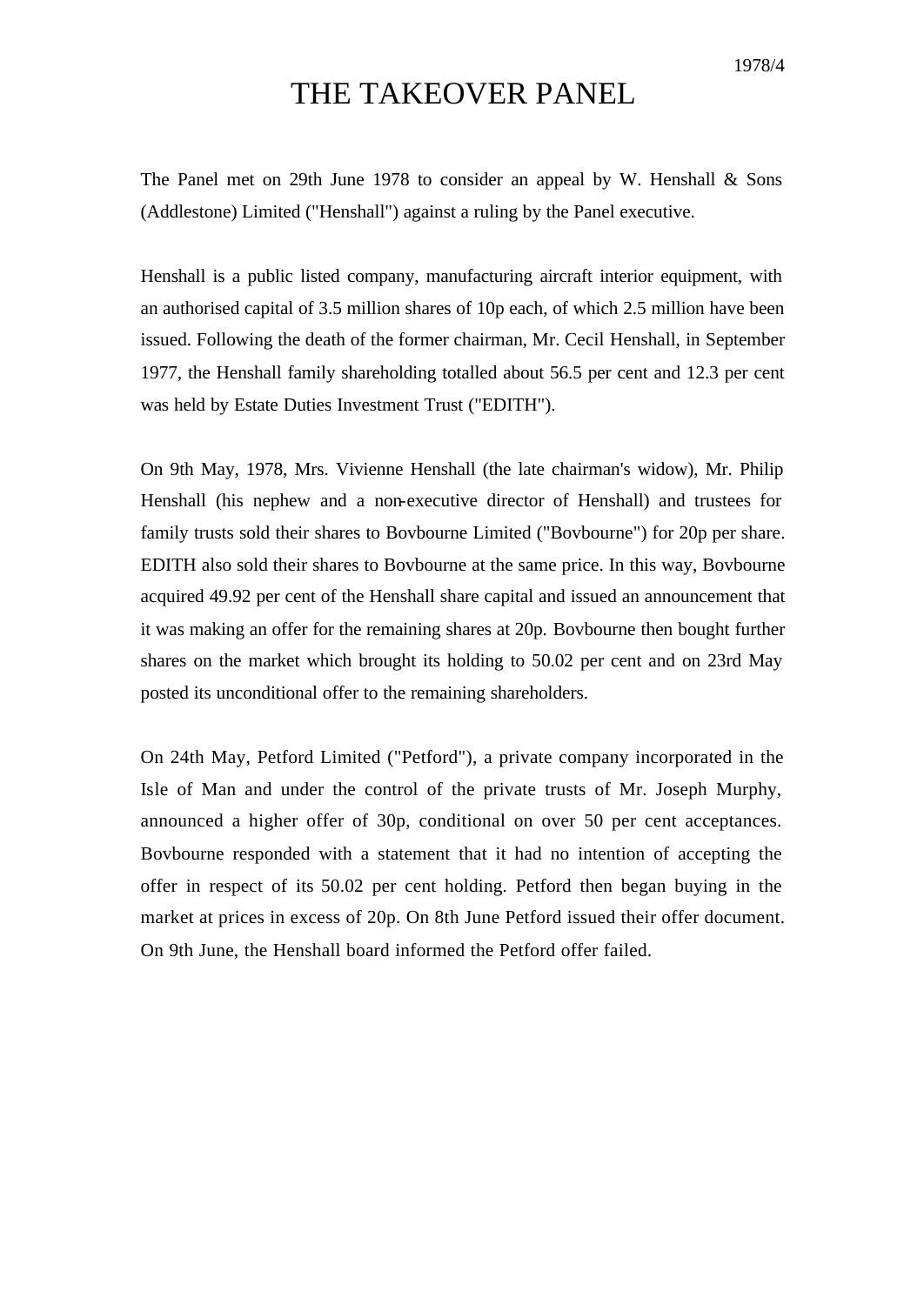Meantime, the Henshall board asked the Panel executive to rule, in the interests of the Henshall shareholders, that Bovbourne should accept the Petford offer or match it, failing which, the Henshall board should be allowed, without seeking the consent of shareholders including Bovbourne, to acquire assets under the contro1 of the Murphy private trusts in return for 1 million authorised but unissued shares. The effect would be to dilute the Bovbourne shareholding sufficiently to make it likely that Petford's 30p offer would succeed. This the Panel executive refused to do.

One of the main purposes of the Code is to protect offeree shareholders, particularly shareholders, often with small holdings, who do not have ready access to expert advice. At the same time the Code points out that those who acquire shares in companies in which there are large shareholdings in related hands must accept that these large shareholdings will be influential in determining the future of the company.

The Henshall board contended that it was the duty of any director who received an offer for the purchase of his shares in circumstances which would create a "shut-out", to inform the board, presumably with the intention that the board could obtain independent advice. Reference was made to Rule 2.1 of the Model Code for Securities Transactions by Directors of Listed Companies issued by the Council of The Stock Exchange. This rule provides that a director should notify his chairman before dealing in shares of his own company.

Although The Stock Exchange intends to incorporate the Model Code into its Listing Agreement, it is not at present mandatory and is not embodied in the City Code on Take-overs and Mergers. In the circumstances of this case, the Panel did not feel called upon to comment on this matter, since its concern was whether there had been any failure on the part of the purchaser under the Take-over Code. There was no evidence that the purchaser had been guilty of any misrepresentation in the course of the negotiations and in the absence of bad faith the Panel did not believe that it was necessary for the purchaser to have responsibility for the actions of an individual vendor who was also a director.

General Principle 6 and Rule 4 of the City Code refer to the need for the board of the offeree company as a whole to obtain competent independent advice and not to any corresponding obligation on any independent directors.